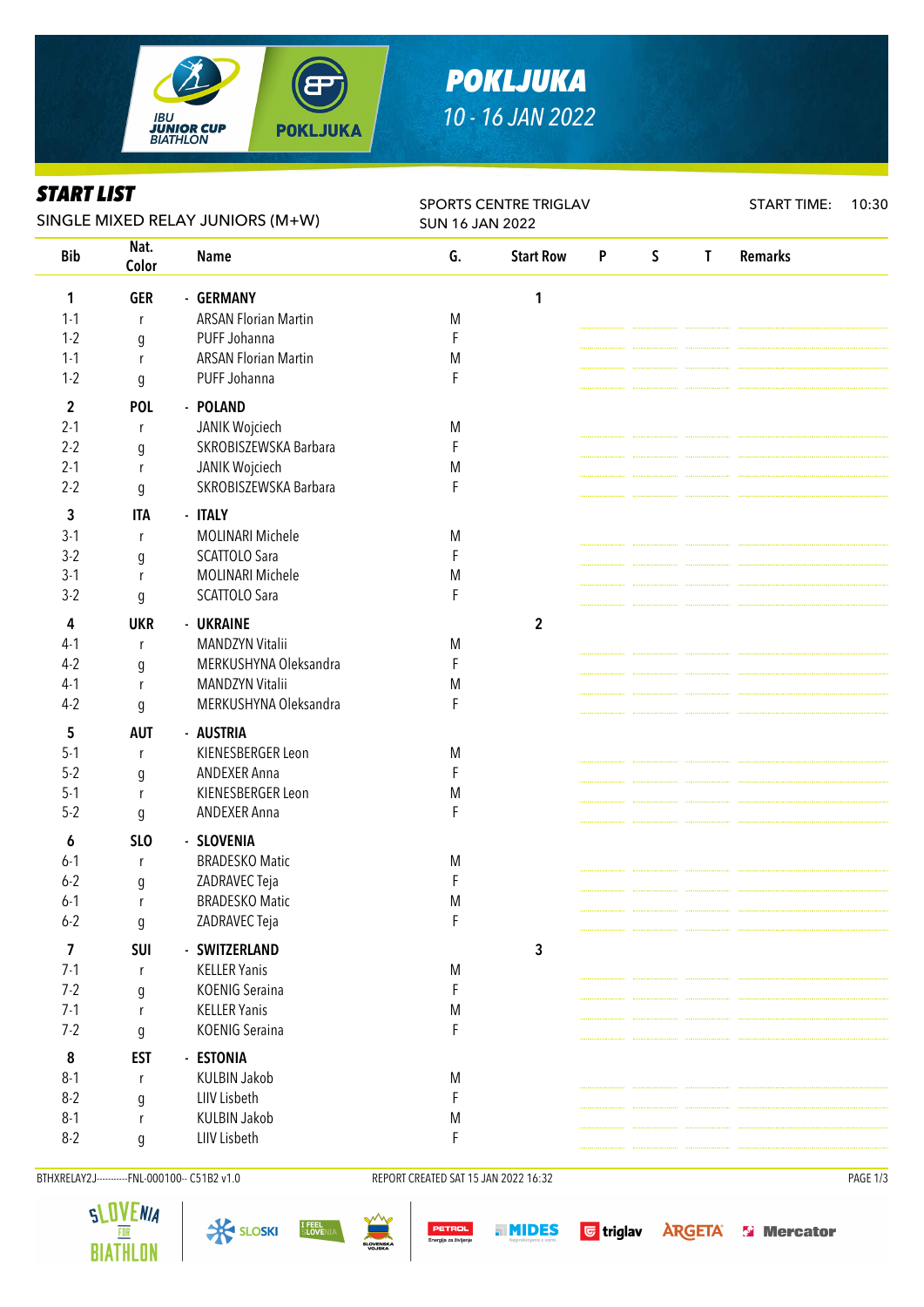

# *POKLJUKA 10 - 16 JAN 2022*

#### *START LIST*

| Siari lisi<br>SINGLE MIXED RELAY JUNIORS (M+W) |               |                                     | SPORTS CENTRE TRIGLAV<br><b>SUN 16 JAN 2022</b> |                  |   |             |              | <b>START TIME:</b> | 10:30 |
|------------------------------------------------|---------------|-------------------------------------|-------------------------------------------------|------------------|---|-------------|--------------|--------------------|-------|
| <b>Bib</b>                                     | Nat.<br>Color | <b>Name</b>                         | G.                                              | <b>Start Row</b> | P | $\mathsf S$ | $\mathsf{T}$ | <b>Remarks</b>     |       |
| 9                                              | <b>CZE</b>    | - CZECH REPUBLIC                    |                                                 |                  |   |             |              |                    |       |
| $9 - 1$                                        | $\mathsf{r}$  | KOCIAN Jakub                        | M                                               |                  |   |             |              |                    |       |
| $9 - 2$                                        | g             | OTCOVSKA Kristyna                   | F                                               |                  |   |             |              |                    |       |
| $9 - 1$                                        | $\mathsf{r}$  | KOCIAN Jakub                        | M                                               |                  |   |             |              |                    |       |
| $9 - 2$                                        | g             | OTCOVSKA Kristyna                   | F                                               |                  |   |             |              |                    |       |
| 10                                             | <b>RUS</b>    | - RUSSIA                            |                                                 | 4                |   |             |              |                    |       |
| $10-1$                                         | r             | <b>RODUNER Dionis</b>               | M                                               |                  |   |             |              |                    |       |
| $10-2$                                         | g             | <b>GRISHINA Anastasiia</b>          | F                                               |                  |   |             |              |                    |       |
| $10-1$                                         | r             | <b>RODUNER Dionis</b>               | M                                               |                  |   |             |              |                    |       |
| $10-2$                                         | g             | <b>GRISHINA Anastasiia</b>          | F                                               |                  |   |             |              |                    |       |
| 11                                             | <b>BUL</b>    | - BULGARIA                          |                                                 |                  |   |             |              |                    |       |
| $11 - 1$                                       | r             | <b>ZASHEV Vasil</b>                 | M                                               |                  |   |             |              |                    |       |
| $11-2$                                         | g             | DIMITROVA Valentina                 | F                                               |                  |   |             |              |                    |       |
| $11 - 1$                                       | r             | <b>ZASHEV Vasil</b>                 | M                                               |                  |   |             |              |                    |       |
| $11-2$                                         | g             | DIMITROVA Valentina                 | F                                               |                  |   |             |              |                    |       |
|                                                |               |                                     |                                                 |                  |   |             |              |                    |       |
| 12                                             | <b>SRB</b>    | - SERBIA                            |                                                 |                  |   |             |              |                    |       |
| $12 - 1$                                       | $\mathsf{r}$  | HODZIC Abdulkerim                   | M                                               |                  |   |             |              |                    |       |
| $12 - 2$                                       | g             | HODZIC Dzenana                      | F                                               |                  |   |             |              |                    |       |
| $12-1$                                         | $\mathsf{r}$  | HODZIC Abdulkerim<br>HODZIC Dzenana | M<br>F                                          |                  |   |             |              |                    |       |
| $12 - 2$                                       | g             |                                     |                                                 |                  |   |             |              |                    |       |
| 13                                             | <b>SVK</b>    | - SLOVAKIA                          |                                                 | 5                |   |             |              |                    |       |
| $13-1$                                         | r             | <b>CESNEK Damian</b>                | M                                               |                  |   |             |              |                    |       |
| $13-2$                                         | g             | REMENOVA Zuzana                     | F                                               |                  |   |             |              |                    |       |
| $13-1$                                         | r             | <b>CESNEK Damian</b>                | M                                               |                  |   |             |              |                    |       |
| $13-2$                                         | g             | REMENOVA Zuzana                     | F                                               |                  |   |             |              |                    |       |
| 14                                             | <b>GRE</b>    | - GREECE                            |                                                 |                  |   |             |              |                    |       |
| $14-1$                                         | $\mathsf{r}$  | <b>GASTIS Athanasios</b>            | M                                               |                  |   |             |              |                    |       |
| $14-2$                                         | q             | CHARALAMPIDOU Konstantina           | F                                               |                  |   |             |              |                    |       |
| $14-1$                                         | r             | <b>GASTIS Athanasios</b>            | M                                               |                  |   |             |              |                    |       |
| $14-2$                                         | g             | CHARALAMPIDOU Konstantina           | F                                               |                  |   |             |              |                    |       |
| 15                                             | <b>BIH</b>    | - BOSNIA AND HERZEGOVINA            |                                                 |                  |   |             |              |                    |       |
| $15-1$                                         | r             | <b>VUKOVIC Aleksa</b>               | M                                               |                  |   |             |              |                    |       |
| $15-2$                                         | g             | PLAKALOVIC Sara                     | F                                               |                  |   |             |              |                    |       |
| $15-1$                                         | $\mathsf{r}$  | <b>VUKOVIC Aleksa</b>               | M                                               |                  |   |             |              |                    |       |
| $15-2$                                         | g             | PLAKALOVIC Sara                     | F                                               |                  |   |             |              |                    |       |
| 16                                             | <b>MDA</b>    | - MOLDOVA                           |                                                 | 6                |   |             |              |                    |       |
| $16-1$                                         | r             | <b>SENDREA Victor</b>               | M                                               |                  |   |             |              |                    |       |
| $16 - 2$                                       | g             | CEBOTARI Antonia-Alexandra          | F                                               |                  |   |             |              |                    |       |
| $16-1$                                         | r             | <b>SENDREA Victor</b>               | M                                               |                  |   |             |              |                    |       |
| $16 - 2$                                       | g             | CEBOTARI Antonia-Alexandra          | F                                               |                  |   |             |              |                    |       |
|                                                |               |                                     |                                                 |                  |   |             |              |                    |       |

BTHXRELAY2J----------FNL-000100-- C51B2 v1.0 REPORT CREATED SAT 15 JAN 2022 16:32 REPORT CREATED SAT 15 JAN 2022 16:32